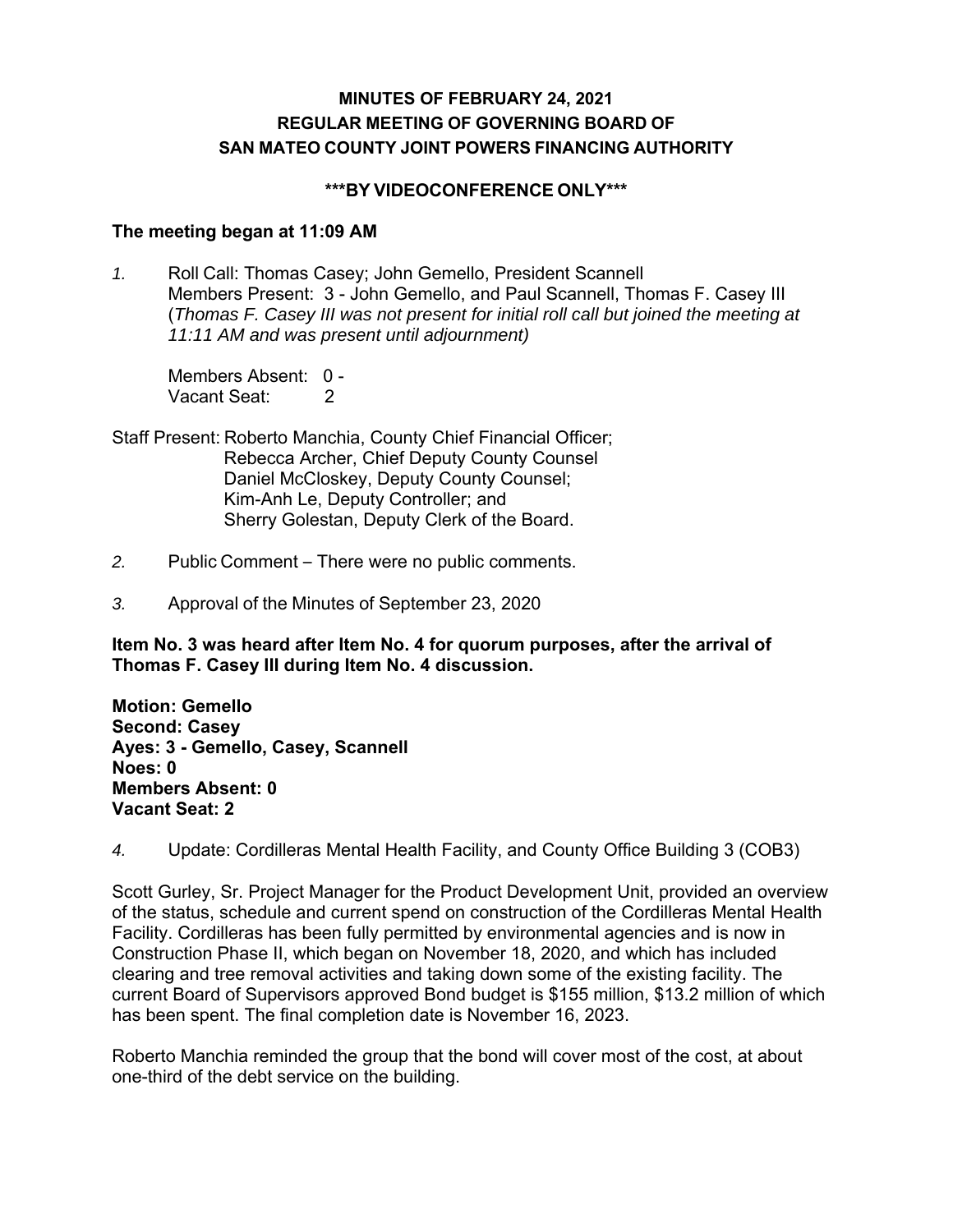## *5.* Update: Cordilleras Bond

Roberto Manchia provided an update regarding the response to the Request for Proposals for underwriter/banker services for the Lease Revenue Bonds to finance the Cordilleras project and the anticipated schedule for the issuance of the bonds. We have received six responses to the RFP and will meet with Paul Scannell and Mark Epstein to decide on next steps to interview and select the underwriters. There was discussion of potential uses of \$45M that will be available as part of the financing, including that the funds may be applied toward other debt service and to borrow the total amount to align debt service across the board. The current plan is to have a bond in place by June, prior to the next fiscal year's budget. We may have a meeting in March 2021 to discuss banker selection for the bond itself and an alignment discussion, work in April to get the documents finalized by May to go out for bond by June.

Mark Epstein discussed a refunding of 93s and 94s in combination with the current bond issuance to smooth out decline in debt by 2024-28 during the peak debt service.

Steven Gald discussed that we have collected information on the structure to meet the June timeline and bring back in March more information on final selection of banking team.

Roberto Manchia reported goal of having all legal and financial services contracts in place, and that County Counsel is working with providers to determine costs ahead of June.

John Palmer reminded the group that three meetings will be needed for approval: JPFA, Board of Supervisors, and again to JPFA for final approval.

Robert Manchia suggested using March 24 for a JPFA informational and review meeting, the April 28 meeting for JPFA bond approval, then to the Board of Supervisors for authorization, and May 26 to come back to JPFA for final approval.

There was a discussion of timing for closing the financing and potential impact of state and local budgeting on the required disclosures.

*6.* Other Business *(Discussion only)* – Scheduling of Next JPFA Meeting: March 24, April 28, and May 26, 2021.

### **San Mateo Medical Center:**

The group discussed that the San Mateo Medical Center project is moving forward and construction and occupancy of the building is on schedule. The hospital is running during the current pandemic, though the pandemic added some delay. Per Robert Manchia, will go to the Board of Supervisors for approval of further funding.

### **Parking Structure:**

This project is moving quickly and will be on time if or ready ahead of schedule.

### **County Office Building 3 (COB3):**

Adam Ely provided an update that their team is working on a new plan for COB3 (original architect's plans were significantly above value) and are moving toward a building plan that is better suited for the County at a better price. The new plan would give lower cost per square foot due to design and net zero energy usage.